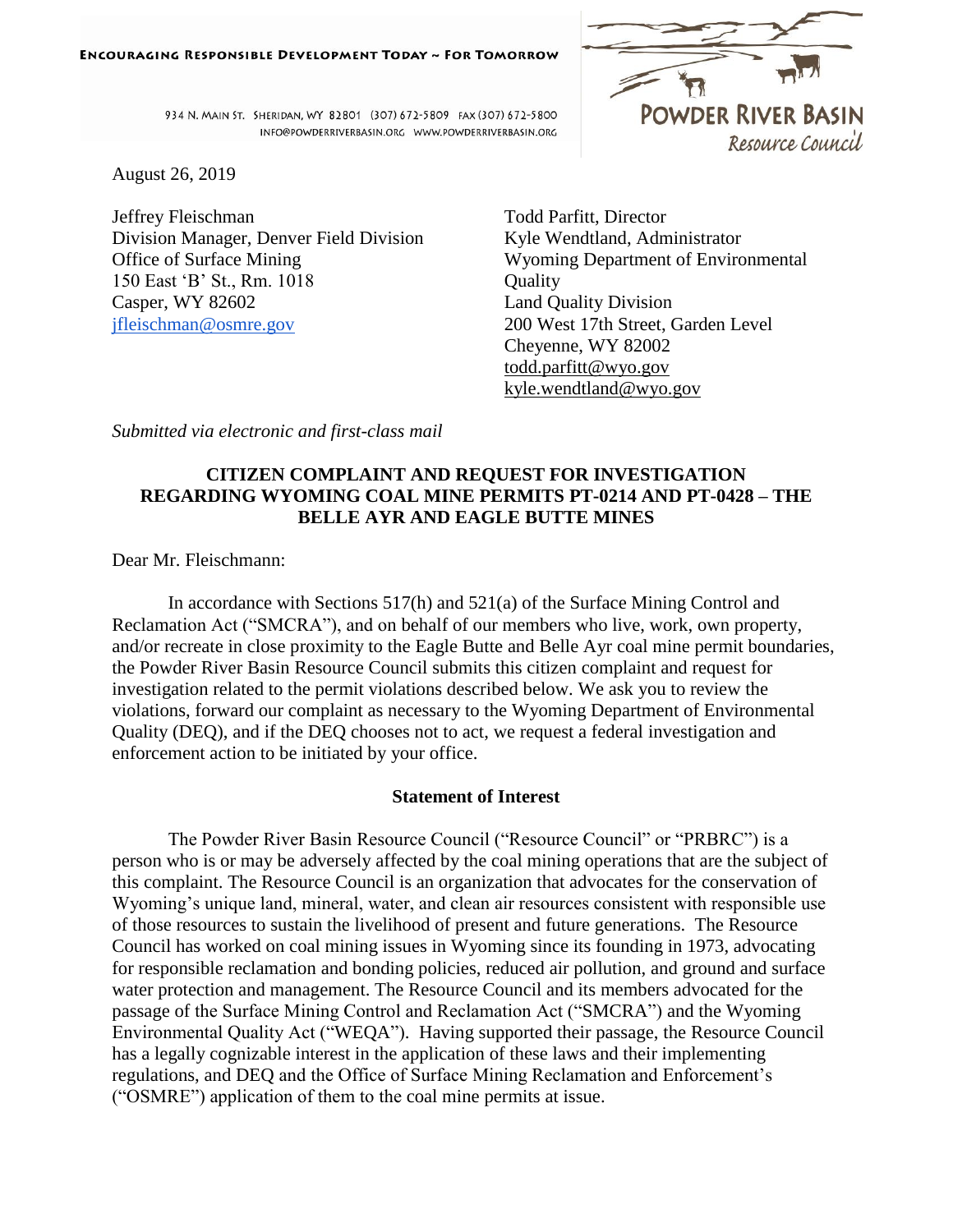In addition to this organizational interest, the Resource Council's members are adversely affected by violations at the mines. Resource Council members own property, live, ranch, work, travel, and/or recreate next to the mines that are the subject of this complaint. As such, the members experience aesthetic and other legally recognizable injury from the mining operations, which will be prolonged and increased if reclamation activities are delayed or not completed.<sup>1</sup> Conversely, the Resource Council's members' property and personal interests will be benefited if reclamation occurs at the mines as required by the DEQ's regulations. Such reclamation is only guaranteed to occur if the mine and reclamation plans contain enforceable timelines of when such reclamation will occur.<sup>2</sup>

### **Violation #1: Failure to Update the Mines' Annual Reports after Temporary Cessation for Longer Than Thirty Days**

The Eagle Butte and Belle Ayr permits are in violation of state and federal rules that require a permittee to submit an update to its annual report if the permittee anticipates a temporary cessation of operations to occur longer than thirty days.

It is very public knowledge that the Eagle Butte and Belle Ayr Mines were shut down on July 1, 2019, stemming from events in the Blackjewel bankruptcy proceedings.<sup>3</sup> The mines have been in temporary cessation since that time – over seven weeks.

While Blackjewel - the operator contracting with the permittee Contura Coal West (Contura) - may have been the party to decide to shut down operations, Contura remains legally responsible for all permit terms and conditions. Therefore, Contura is the party responsible for compliance with all state and federal regulatory requirements.

Importantly, Contura is not itself in bankruptcy proceedings, nor does Contura own the mines at issue at this time because a sale in the bankruptcy proceedings has not yet closed. Therefore any enforcement action against Contura is not an action against a "debtor" or the "debtor's estate" for purposes of 11 U.S.C. § 362(a) (providing that upon the filing of a petition under chapter 11 of the bankruptcy code, an "automatic stay" comes into effect barring the

<sup>1</sup> *See Friends of the Earth, Inc. v. Laidlaw Envtl. Servs.*, 528 U.S. 167, 183 (2000) (holding that "[E]nvironmental plaintiffs adequately allege injury in fact when they aver that they use the affected area and are persons for whom the aesthetic and recreational values of the area will be lessened by the challenged activity."); *See also Great Basin Mine Watch v. Interior*, 456 F.3d 955 (9th Cir. 2006), where a plaintiff organization challenged, in part, financial assurance requirements for a mining operation, based on its aesthetic and recreational injuries.

<sup>&</sup>lt;sup>2</sup> It should be noted that similar to showing whether a party is "adversely affected" under SMCRA and the WEQA, Article III standing "does not demand a demonstration that victory in court will without doubt cure the identified injury. . . . Our cases require more than speculation but less than certainty." *Teton Historic Aviation Found. v. U.S. Dep't of Defense*, 785 F.3d 719, 727 (D.C. Cir. 2015) (citation omitted).

<sup>&</sup>lt;sup>3</sup> On July 1, 2019, Blackjewel, LLC, the operator of the Eagle Butte and Belle Ayr Mines, and four associated companies, petitioned for relief under Chapter 11 of the U.S. bankruptcy code in the U.S. Bankruptcy Court for the Southern District of West Virginia. See<https://cases.primeclerk.com/blackjewel/>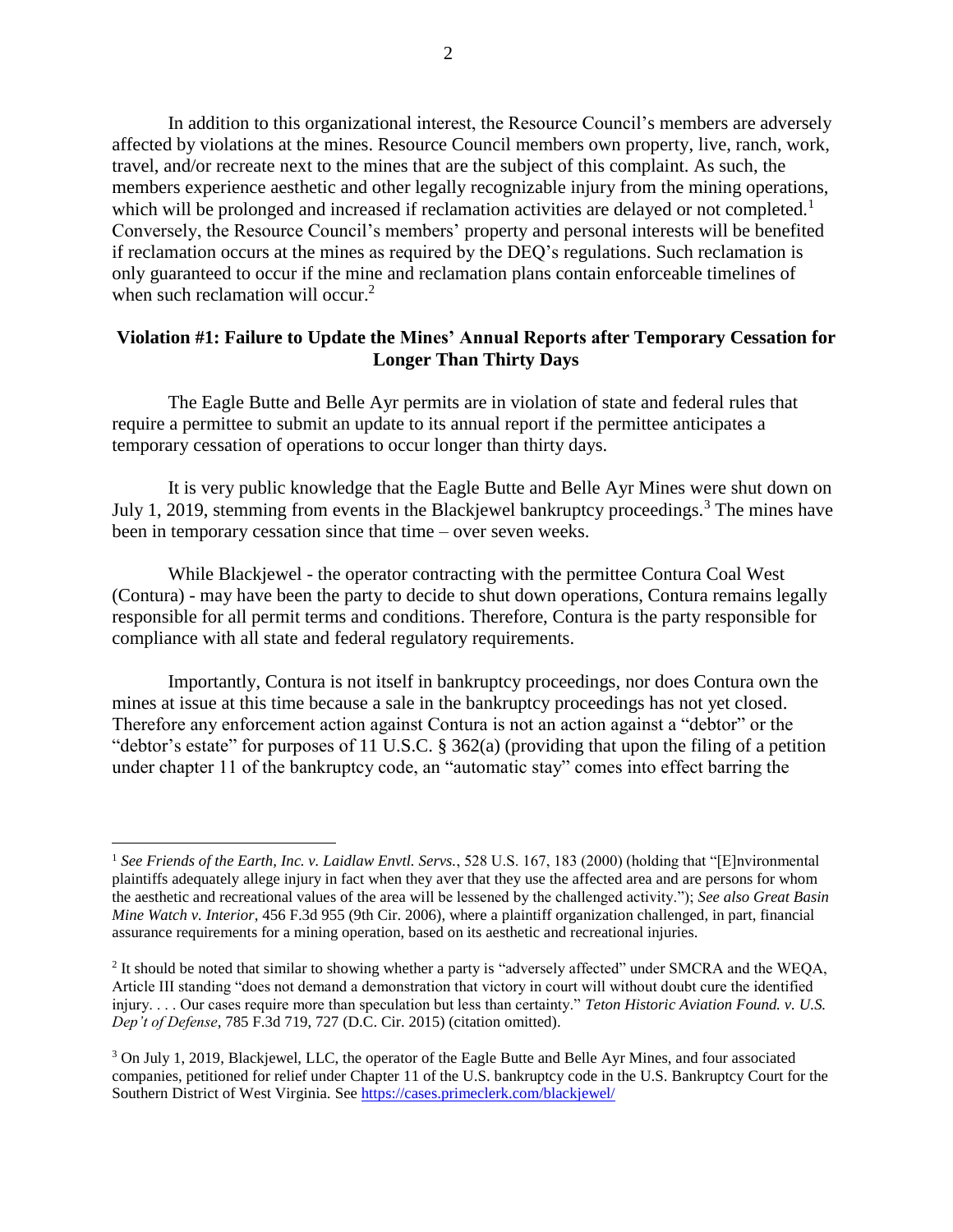"commencement or continuation" of various actions or proceedings against a debtor).<sup>4</sup> Regardless, bankruptcy law is clear that a bankruptcy does not excuse compliance with other federal law and regulations and state and federal regulatory authorities maintain the ability to carry out enforcement actions during bankruptcy proceedings under the police and regulatory powers exception to the automatic stay provisions. 11 U.S.C. § 362(b)(4). A DEQ or OSMRE investigation and enforcement action carried out in response to this complaint would fall under those exceptions.<sup>5</sup>

Contura's permits are in violation of the rules that require notice to the DEQ and submission of an update to the permits' annual reports and a notice to the regulatory authority once a permittee is aware that a temporary cessation will exceed thirty days.

State regulations provide:

Cessation of operations. When it is known that a temporary cessation of operations will extend beyond 30 days, the operator shall submit to the Administrator that information required in an annual report.

DEQ Coal Rules & Regulations Ch. 4 § 2(u).

Federal regulations provide:

Before temporary cessation of mining and reclamation operations for a period of thirty days or more, or as soon as it is known that a temporary cessation will extend beyond 30 days, persons who conduct surface mining activities shall submit to the regulatory authority a notice of intention to cease or abandon mining and reclamation operations. This notice shall include a statement of the exact number of acres which will have been affected in the permit area, prior to such temporary cessation, the extent and kind of reclamation of those areas which will have been accomplished, and identification of the backfilling, regrading, revegetation, environmental monitoring, and water treatment activities that will continue during the temporary cessation.

30 CFR § 816.131(b).

Based on our knowledge and belief, including based on correspondence with the DEQ's Land Quality Administrator Kyle Wendtland (see attached), Contura has not submitted this

<sup>&</sup>lt;sup>4</sup> As evidence of this exception, the Wyoming Environmental Quality Council recently approved a renewal of Contura's permit for the Belle Ayr Mine, ending a contested case hearing on the permit renewal. Such actions were deemed to be outside the scope of the automatic stay provisions as they related solely to Contura.

<sup>&</sup>lt;sup>5</sup> This is especially true as the relief the Resource Council is seeking is not injunctive relief, revocation of permits, or a cessation order. We are merely seeking compliance with a requirement to submit additional paperwork and information to supplement and amend the permits.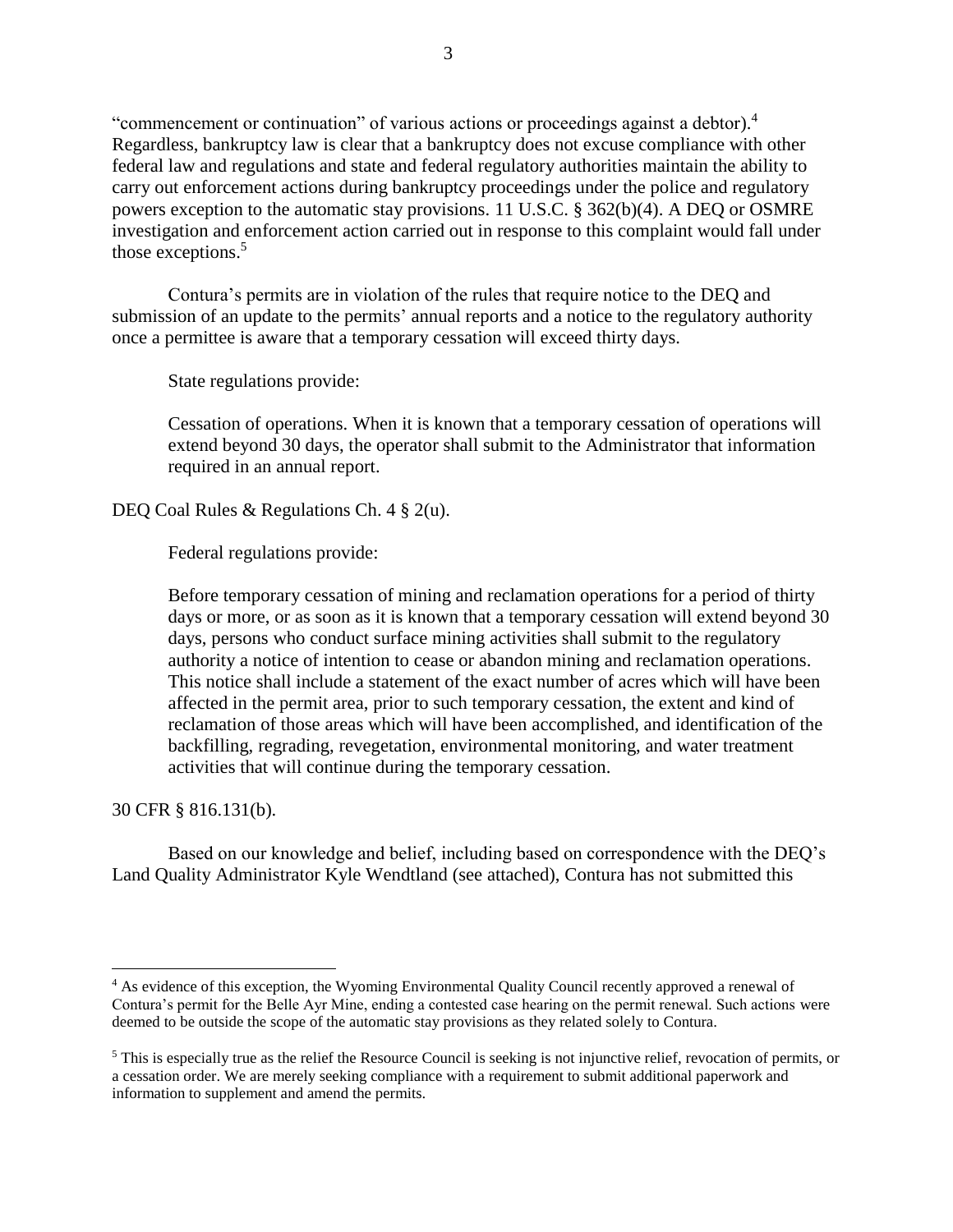required notice and update to DEQ. As the permittee, Contura is obligated to ensure compliance with these requirements.<sup>6</sup>

This violation is significant. The update to the annual report is required to provide notice to the DEQ, mine employees, and the community of the permittee's plans, including how long the temporary cessation will last. It is required to ensure all appropriate actions are taken to stabilize and protect the site during temporary cessation. It is also required to include detailed plans to respond to and correct any environmental hazards that unexpectedly occur during cessation as part of the permit, ensuring such plans are enforceable by state and federal regulators. Finally, the federal regulations make clear that a company must delineate plans related to reclamation, environmental monitoring, and water treatment activities that will continue during the temporary cessation.

We understand the chaos of the situation. However, Blackjewel's bankruptcy and decision to cease mining operations does not excuse Contura from compliance with these requirements. *See* 30 C.F.R. § 816.131(a) (providing that "Temporary abandonment shall not relieve a person of their obligation to comply with any provisions of the approved permit.").

## **Violation #2: Contura Has Failed to Update Its Mine and Reclamation Plans**

Contura is also in violation of state and federal requirements requiring updates to the permits' mine and reclamation plans.

A core requirement of all surface coal mining permits is a "mining plan and reclamation plan dealing with the extent to which the mining operation will disturb or change the lands to be affected, the proposed future use or uses and the plan whereby the operator will reclaim the affected lands to the proposed future use or uses." W.S. § 35-11-406(b). Such reclamation plan must include, among other things, "A projected timetable for accomplishment of the reclamation plan." *Id*. at § 406(b)(xix). Additionally, the reclamation plan must be able to "accomplish reclamation" as required by SMCRA and the WEQA. *Id*. at § 406(n)(ii).

Moreover, a company conducting surface coal mining operations must "Conduct all surface mining and reclamation activities within the permit area and in conformity with his approved plan." *Id*. at § 415(b)(ii). Additionally, the company must "Reclaim the affected land as mining progresses in conformity with the approved reclamation plan." *Id*. at § 415(b)(ix).

Contura's permits currently delineate long-term mining and reclamation plans, including a life of mine for both mines that extends well into the future. However, as the attached media reports show, $\frac{7}{7}$  Contura has been very public about its new plans to finish mining operations

<sup>6</sup> While the WEQA and associated regulations often refer to "operator" and not "permittee" it is clear that all obligations apply to the permit holder. *See* W.S. § 35-11-415(a) (providing that "Every operator to whom any permit . . . is issued shall comply with all requirements of this act, the rules and regulations promulgated hereunder, and reclamation plans and other terms and conditions of any permit.")

<sup>7</sup> These news reports are also available at: [https://www.spglobal.com/marketintelligence/en/news](https://www.spglobal.com/marketintelligence/en/news-insights/trending/6X0SXf4PXTxe767K94LXaA2)[insights/trending/6X0SXf4PXTxe767K94LXaA2](https://www.spglobal.com/marketintelligence/en/news-insights/trending/6X0SXf4PXTxe767K94LXaA2) [; https://www.wyomingpublicmedia.org/post/contura-may-close](https://www.wyomingpublicmedia.org/post/contura-may-close-wyoming-mines-sooner-anticipated)[wyoming-mines-sooner-anticipated](https://www.wyomingpublicmedia.org/post/contura-may-close-wyoming-mines-sooner-anticipated); [https://www.gillettenewsrecord.com/news/local/article\\_62c62afd-f745-5c06-](https://www.gillettenewsrecord.com/news/local/article_62c62afd-f745-5c06-8474-7c3fe81517ce.html) [8474-7c3fe81517ce.html](https://www.gillettenewsrecord.com/news/local/article_62c62afd-f745-5c06-8474-7c3fe81517ce.html)